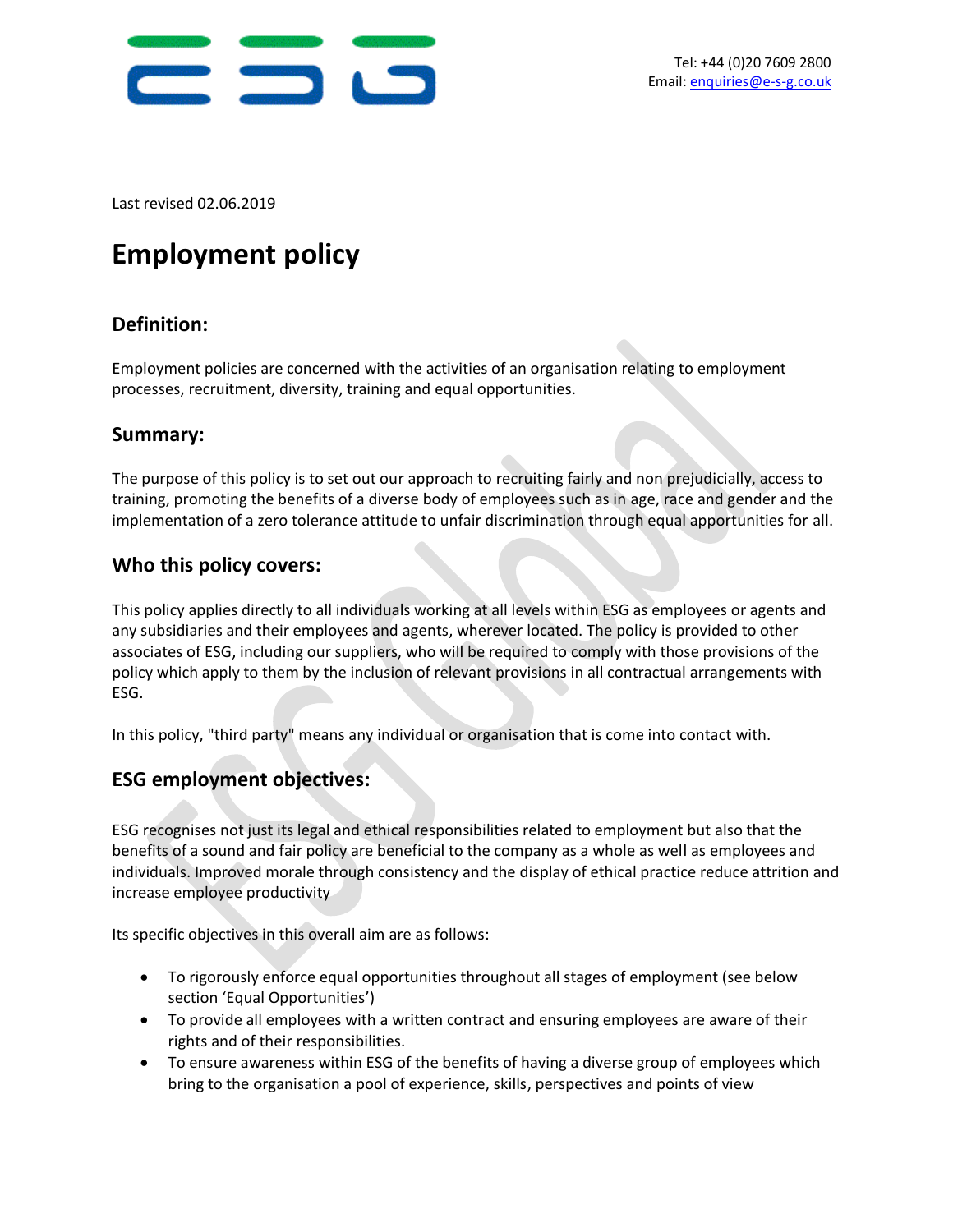

- To ensure that all employees are aware of grievance procedures and are encouraged to bring any matters up with their line manager as soon as possible
- To stay up-to-date on all legislation and best practice relating to employment
- To encourage feedback at all stages from employees on all aspects of employment in ESG
- To offer training to employees and to encourage employees to suggest where they might improve due to training which has not yet been considered
- To keep daily records of employment leaves, attendance and timings and have regular feedback with employees if issues appear
- To manage and motivate employees by competitive salary, pension/provident, benefits, environment and encouragement
- To promote wherever possible from the current employees of ESG
- To communicate to all employees best employment practice and policy
- To reward exceptional work and encourage improvement through regular performance management
- To provide at least the national average of leave availability and an up-to-date annual list of leaves to employees and a facility to view consumed and available leave
- To ensure that all recruitment uses effective and reliable methods of recruitment. ESG has its own Applicant Tracking System, which relevant members of staff have access to. Applicants are to be managed with respect and in a timely manner whether successful or not in their application

## **Equal opportunities:**

ESG considers equal opportunity in the workplace not just a legal requirement but an ethical one which must be implemented and managed. Specifically ESG considers the following as essential objectives:

- To ensure that all stages of employment such as but not limited to recruitment, training, promotion, salary and benefits are not linked in any way to gender, race, pregnancy or maternity, marital or civil partnership status, gender reassignment, religious beliefs, age, sexuality or disability. ESG will not condone any contrary behaviour from its employees and employees are reminded that serious acts of harassment against anyone due to the above may also be illegal and actionable against the employee in law.
- To ensure that all applicants and employees are afforded equal opportunity
- To ensure that all employees are aware of grievance procedures related to discrimination and are encouraged to report any such allegations or suspicions as soon as possible
- To ensure that all recruitment uses the principle of open competition based entirely on merit and through effective and reliable methods of recruitment. All positions are available to anyone with the required qualifications, unless an exception is provided by regional law such as by the Sex Discrimination or Race Discrimination Act and Disability Discrimination Act. All unsuccessful applicants will be given a timely and accurate reason for rejection if it is requested.
- To ensure that all suppliers and customers are treated equally regardless of individual gender, race, pregnancy or maternity, marital or civil partnership status, gender reassignment, religious